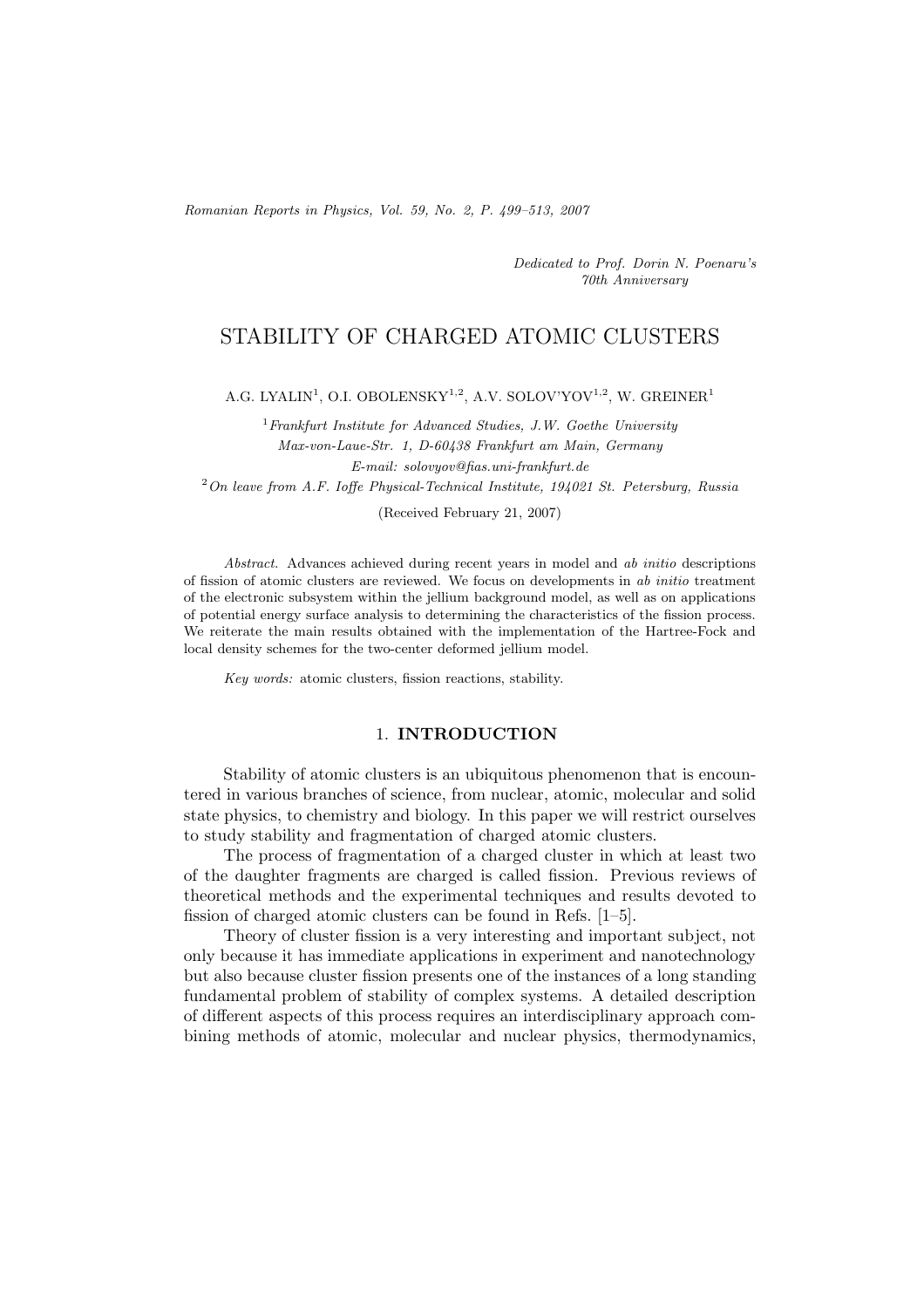statistics, mathematics and computational science. Fission of charged metal clusters provides especially close analogies to the corresponding process in nuclear systems. Many approaches used for treatment of fission of charged metal clusters are borrowed from the theory of nuclear fission [1]. On the other hand, methods which proved to be effective and reliable for description of fission of metal clusters can be readily applied for analysis of the fission phenomenon in other complex systems, e.g., in biomolecules [6, 7].

Coulomb repulsion is the driving force of the fission process. Depending on the excessive charge and cluster size, charged clusters can be found in the stable, metastable or unstable states. In the unstable states the Coulomb repulsion is so strong that the cluster immediately decays into two or more fragments (the so-called Coulomb explosion). The Coulomb explosion is typical for high ratios of excessive charge to cluster size.

At lower degrees of the cluster ionization an interplay between the electronic binding and the Coulomb repulsion results in formation of a potential barrier which prevents the cluster from immediate decay  $[1, 8-14]$ . Since the tunneling is an negligible effect for clusters due to their large masses and large barrier widths (in contrast to nuclear fission), overcoming the fission barrier requires additional energy<sup>1</sup> to be transferred to the cluster, even though the energy of the system in the final state can be lower than the energy of the initial (unfragmented) state. The minimum amount of energy, which has to be transferred to the cluster in order for fission to become possible, equals to the height of the fission barrier. Therefore, this quantity plays a crucial role in defining the characteristics of the fission process.

Large clusters with relatively small excessive charges are intrinsically stable since the energy of the parent cluster is lower than the sum of the energies of the daughter fragments and fission is a purely endothermic reaction. The leading fragmentation mechanism in this case is evaporation of small neutral fragments which in most cases has smaller activation energy than fission.<sup>2</sup>

Usually only stable clusters are observed in experiments, whose sizes exceed the so called "appearance size", $3$  the size at which the evaporation rate becomes smaller or equal to the rate of fission or, similarly, the size at which the fission barrier becomes lower than the evaporation energy [11]. In a typical experimental set up, an ensemble of clusters of different sizes is created. Larger clusters gradually decrease their size by evaporating neutral monomers or dimers until they reach the "appearance size" at which fission becomes the dominant process. This results in abrupt disappearance of smaller clusters

<sup>&</sup>lt;sup>1</sup> For Coulomb explosion the height of the barrier is zero. In this case fission is a barrierless process.

<sup>2</sup> Usually, one distinguishes between fission, driven by Coulomb repulsive forces, and evaporation of neutral fragments (normally, only monomers and dimers are evaporated).

<sup>3</sup> Also called sometimes "critical size".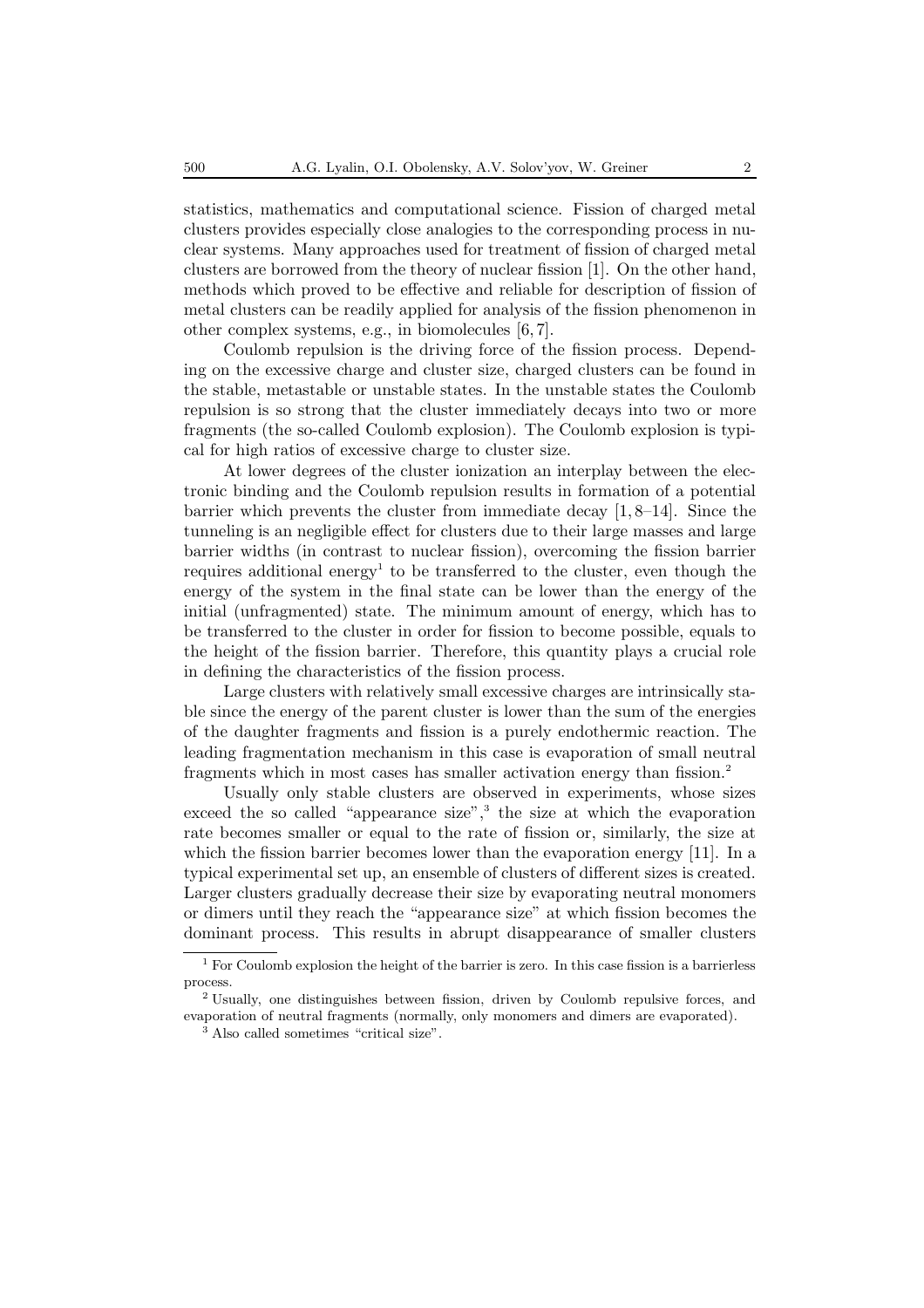(of the same excessive charge) from the experimental mass spectra, since such clusters fission into less charged fragments before they are detected. The "appearance size" depends on the metal species and cluster charge [9, 10, 15– 19]. Other experimental set ups are possible which allow one to investigate properties of clusters of preselected size and charge, see, e.g. Ref. [20] and references therein.

Approaches used for describing the fission process and determining the height and shape of the fission barrier can be divided into two large groups. The first group is characterized by averaging over the positions of the atomic ions within a fixed cluster volume. The point Coulomb charges of the ions are replaced by a uniform positively charged background jellium. Such replacement is quite natural since the electrons in metal clusters are delocalized and details of ionic structure are not essential in treatment of the electronic subsystem. The approximation of the jellium background allows one to reveal the underlying physics of most of the phenomena inherent to the fission process and to obtain reasonable agreement with experiment [1, 21]. In the second group of approaches the positions of the atomic ions are retained as independent variables see, e.g. [5, 22–31] and references therein. This substantially complicates the calculations but allows one to study the effects which are beyond the scope of the jellium model, for example, an influence of cluster geometry on thermodynamical characteristics of the fission process [22]. Explicit account for positions of the nuclei in the cluster also removes the problem of parametrization of the shape of the jellium. The height and the shape of the fission barrier are very sensitive to an inevitable arbitrariness in parametrization of the shape of the cluster in the vicinity of the scission point (which usually corresponds to the top of the barrier).

Perhaps, the simplest model among the background jellium models is the Liquid Drop Model (LDM), which is based on investigations of instabilities in charged droplets carried out by Lord Rayleigh in 1882 [32]. This model was later widely used in nuclear physics, and subsequently adapted to charged metal clusters [33, 34]. In this model, one introduces the "fissility parameter",  $X = E^{share}_{Coul}/2E^{sphere}_{Surf}$ , which is proportional to the ratio of the Coulomb to surface energy of charged spherical liquid drop [32]. The fissility parameter distinguishes the situations when cluster is unstable, metastable, or stable. The investigation of the Rayleigh instabilities in multiply charged sodium clusters has been done in Ref. [35], where reasonable agreement with experimental data was found.

One of the main deficiencies of the LDM is neglecting quantum mechanical shell effects. It has been shown that the shell effects are important in fission of nuclei [36] and metal clusters [19]. One can describe the shell effects in metal clusters using the Shell Correction Method (SCM), originally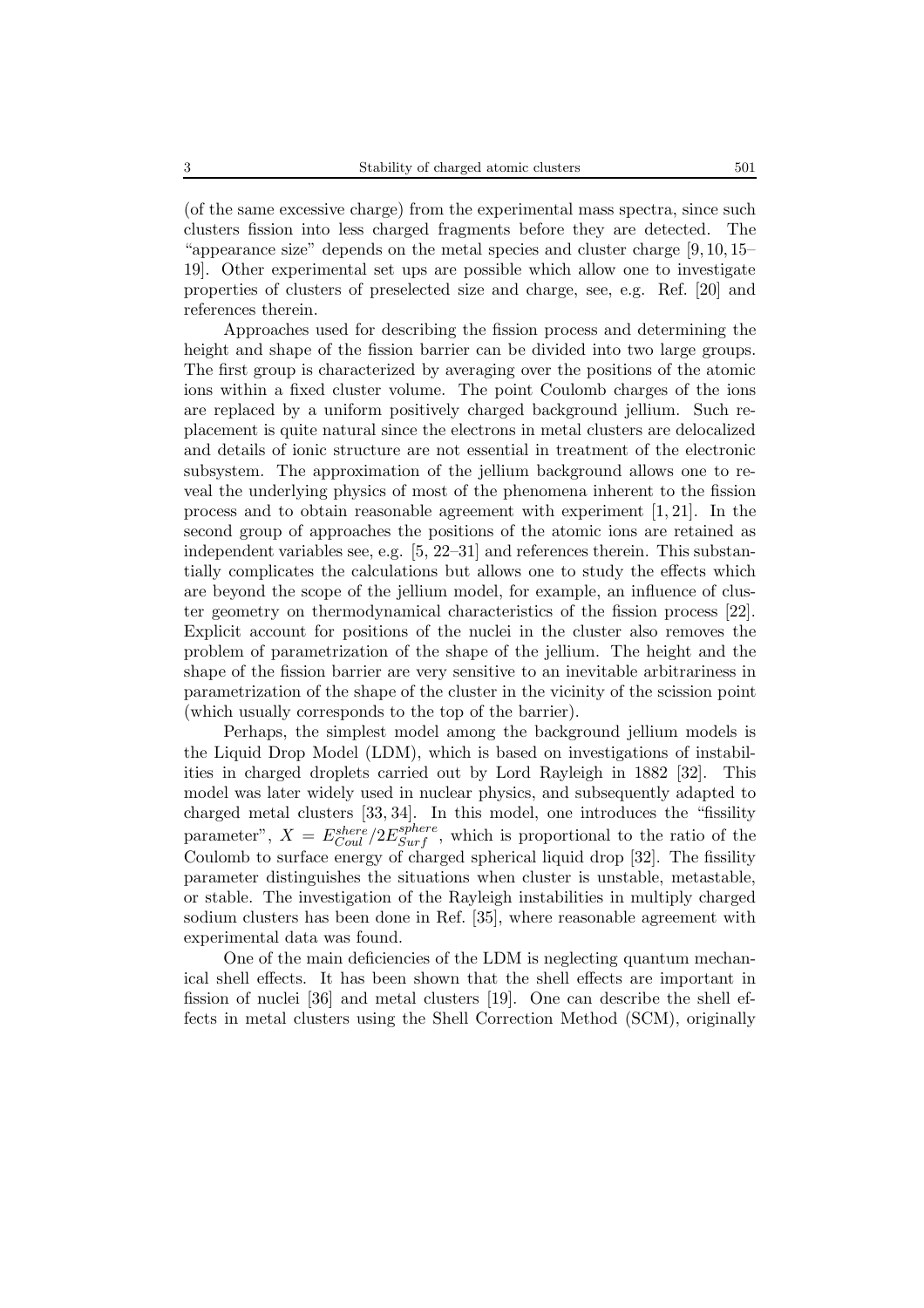developed in nuclear physics [36–38]. This method was adapted for metal clusters in Refs. [39–43]. The asymmetric two-center-oscillator shell model (ATCOSM), introduced in Ref. [44] for nuclear fission is quite successful in prediction of the fission barriers. This model was also applied for the description of metal cluster fission [45]. Even though ATCOSM method uses single electron model potential it has the significant advantage in comparison to other models allowing a simple shape parametrization and an independent variation of deformations in the parent and daughter clusters [45].

Fission process of metal clusters can be also simulated on the basis of the self-consistent many-body *ab initio* schemes for treating the electronic subsystem, such as the density functional theory (DFT) or the Hartree-Fock (HF) approach combined with the jellium model. Within this approach the electrons are considered in the usual quantum mechanical way, while the cluster core potential is approximated by the potential of the homogeneous positively charged background [46]. The important feature of the DFT methods consists in the fact that they account for many-electron correlations, via the phenomenological exchange-correlation potentials (see, e.g., Refs. [47–49] for a review). The Local Density Approximation (LDA) [50] is one of the simpler implementations of the density functional approach.

The Hartree-Fock approximation for the metal cluster electron structure has been originally worked out in the framework of spherically symmetric jellium model [51, 52]. It is valid for the clusters with closed electronic shells that correspond to magic numbers (8, 20, 34, 40,...). The open-shell two-center jellium Hartree-Fock approximation valid for metal clusters with arbitrary number of valence electrons has been developed recently [53–56]. The twocenter jellium HF method treats the quantized electron motion in the field of the spheroidal ionic jellium background in the spheroidal coordinates. This method has been generalized and adapted to study of the metal clusters fission process in Refs. [13, 14].

The atomic system of units,  $|e| = m_e = \hbar = 1$ , is used throughout the paper, unless otherwise is indicated.

## 2. **JELLIUM MODEL FOR CLUSTER FISSION**

# 2.1. LIQUID DROP MODEL

The classical one center Liquid Drop Model (LDM) suggested by Lord Rayleigh in 1882 for fission of charged droplets [32] is a base of many approaches to the fission processes in nuclear [57] and in cluster physics [9, 34], where the uncompensated Coulomb forces deform a charged droplet which can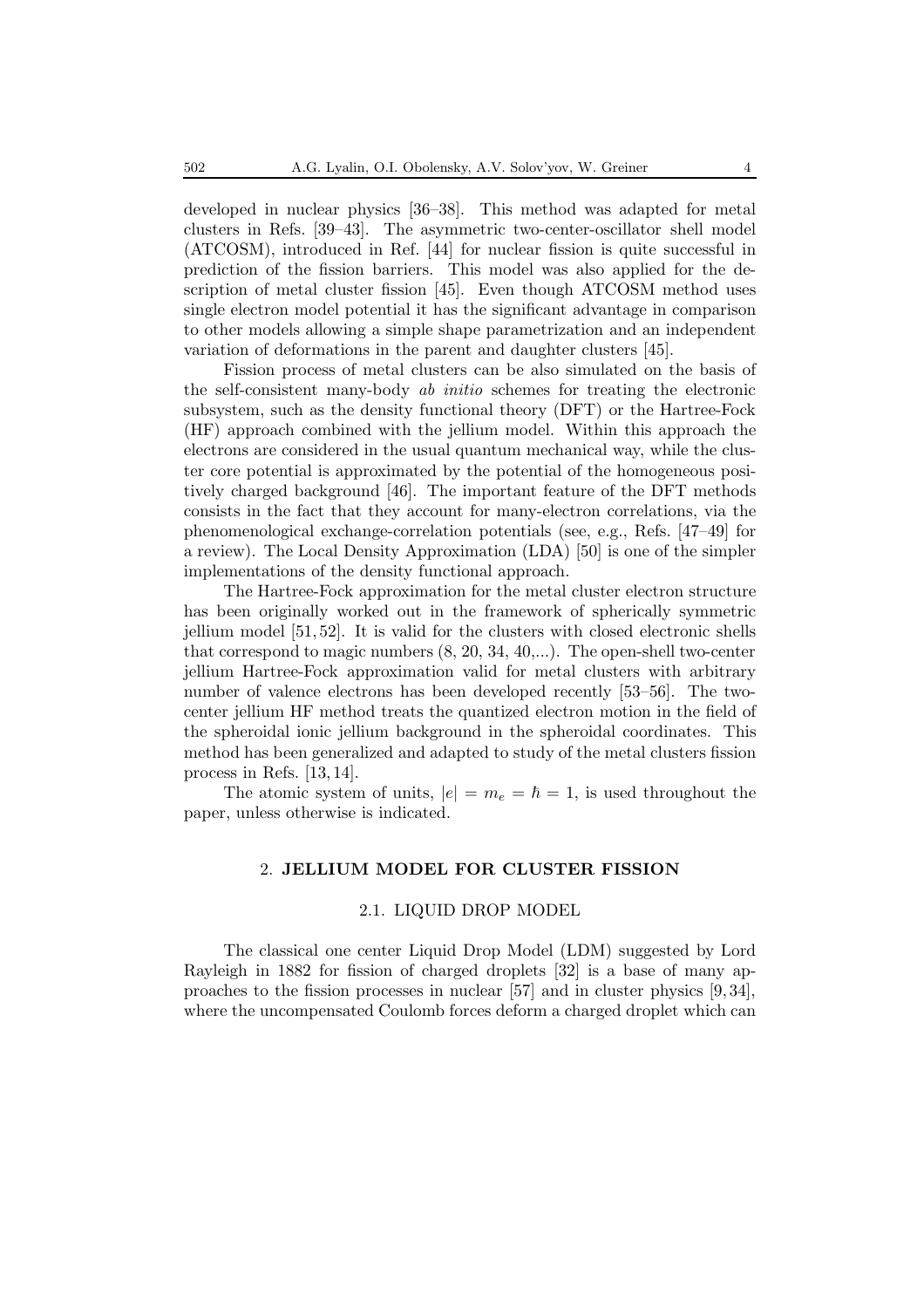lead to fission. The Rayleigh model introduces the "fissility parameter",

$$
X = E_{Coul}^{sphere} / 2E_{Surf}^{sphere},\tag{1}
$$

which is defined as a ratio of the Coulomb to surface energy of charged liquid drop [32]. The competition between short-range attractive forces and longrange Coulomb repulsion forms the fission barrier, that separates the initial state from the fission products. For fissility  $X \geq 1$  the droplet is unstable, spontaniously deforms and undergoes fission. The application of this result to metal clusters gives an estimate for the Rayleigh critical cluster size, N*crit*, which depends on the surface tension and the Wigner-Seitz radius [1]. Indeed, the Coulomb and the surface energy of a charged spherical cluster with the excessive charge Z are expressed as

$$
E_{Coul}^{sphere} = \frac{Z^2}{2R_0},\tag{2}
$$

$$
E_{Surf}^{sphere} = 4\pi R_0^2 \sigma.
$$
\n(3)

Here  $R_0 = r_s N_0^{1/3}$  is the radius of the spherical cluster with the number of atoms  $N_0$ ,  $r_s$  is the Wigner-Seitz radius and  $\sigma$  is the surface tension. Therefore, the critical cluster size corresponding to  $X = 1$ ,

$$
N_{crit} = \frac{Z^2}{16\pi r_s^3 \sigma}.\tag{4}
$$

This is the absolute lowest limit for stability [1]. For fissility  $X = 1$  the droplet is unstable with respect to any small quadrupole deformations, while for values  $X \leq 1$ , fission from internaly exited drops can be observed as long as the barrier remains comparable or smaller than the activation energy of evaporation of neutral particles [57].



Fig. 1 – Fission barriers of charged liquid drops for different values of the fissility parameter X.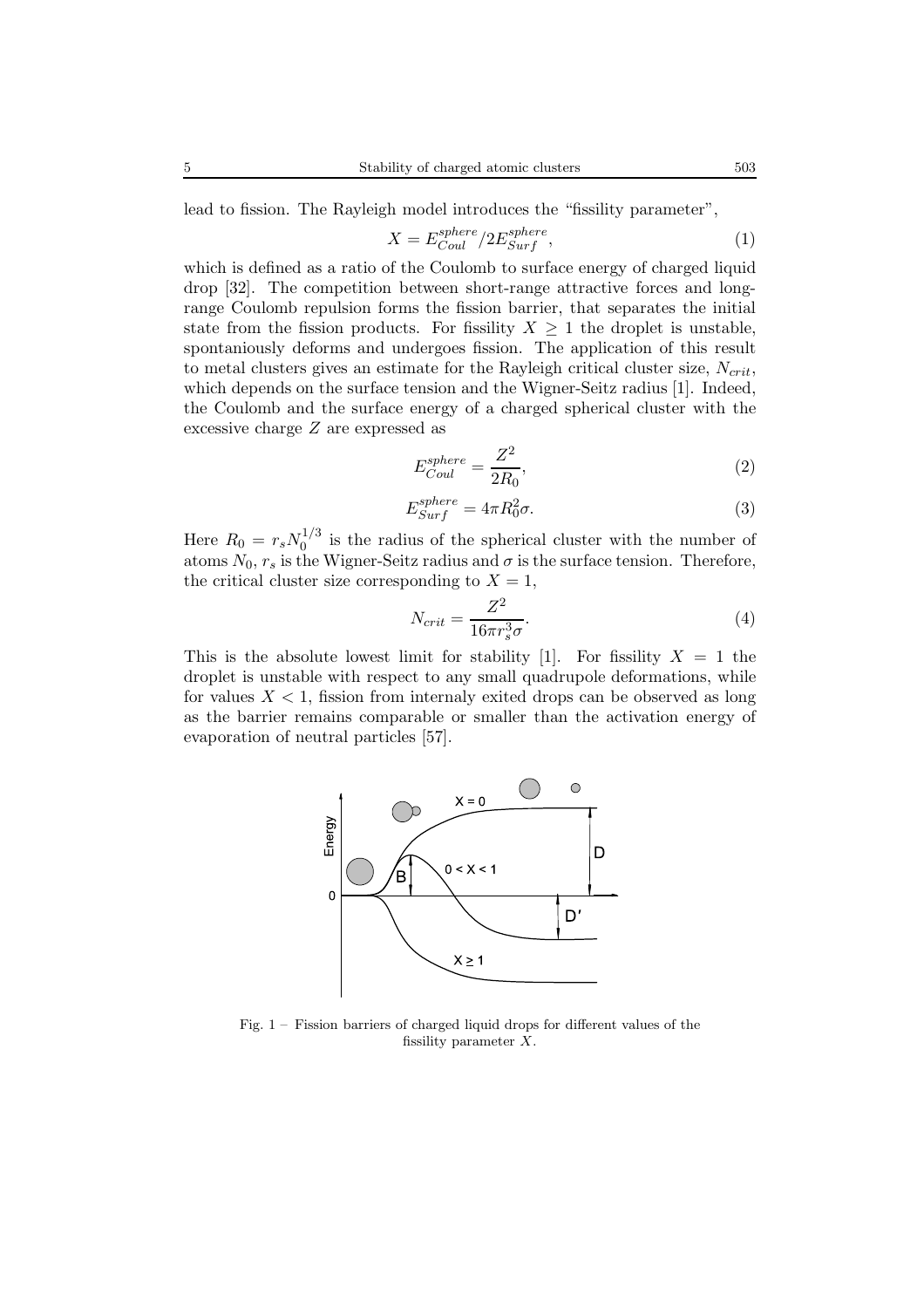Schematically fission barriers of liquid drops are shown in Fig. 1. For large values of the fissility parameter  $X \geq 1$ , where the electrostatic energy dominates, fission is barrierless. For fissilities  $X < 1$ , the decay into two charged daughter fragments involves overcoming of a fission barrier, denoted B, due to an of the interplay between Coulomb repulsion and cohesive forces. The dissociation energy,  $D' = E_{final} - E_{initial}$ , is defined as a difference of the total energies of the final and the initial states of fissioning system. It can either be negative (decay is an exothermic process) or positive (decay is an endothermic process). Fissility  $X = 0$  (i.e.  $Z = 0$ ) corresponds to a neutral droplet. The neutral droplet is intrinsically stable and its decay is endothermic. In this case an excess of energy is necessary to promote decay. This can be achieved, e.g., by heating the droplet and making it thermally metastable. For neutral droplet, decay into two fragments is a barrierless process, and its rate is defined by the corresponding dissociation energy, D.

By careful examination of the fine structure in the mass spectra, it is possible to determine experimentally the critical size for appearance of multiply charged metal clusters  $[1, 18]$ . The experimental appearance size,  $N_{app}^{exp}$ , can be defined as the minimum size of the Z-fold charged clusters that can be identified in the spectrum.



Fig. 2 – The experimentally observed appearance sizes,  $N_{app}^{exp}$ , of multiply charged alkali and alkaline earth metal clusters [1, 11]. The dashed lines correspond to the Rayleigh limit  $X \approx 1$  ( $Z^2/N = 0.4$  and 0.76 for the alkali and the alkaline earth metal clusters, respectively). The solid lines correspond to the observed appearance sizes of the alkali and the alkaline earth metal clusters,  $X \approx 0.3 (Z^2/N = 0.13)$  and  $X \approx 0.55 (Z^2/N = 0.42)$ , respectively.

Figure 2 presents the values of  $N_{app}^{exp}$  determined from the mass spectra of hot alkali and alkaline earth metal clusters [1, 11, 18]. The experiments show that for alkali metal clusters fission begins to compete with evaporation at fissilities that lie in a narrow interval of X-values  $(0.25 \le X \le 0.35)$  and irrespective of which alkali metal one considers [1]. For alkaline earth metal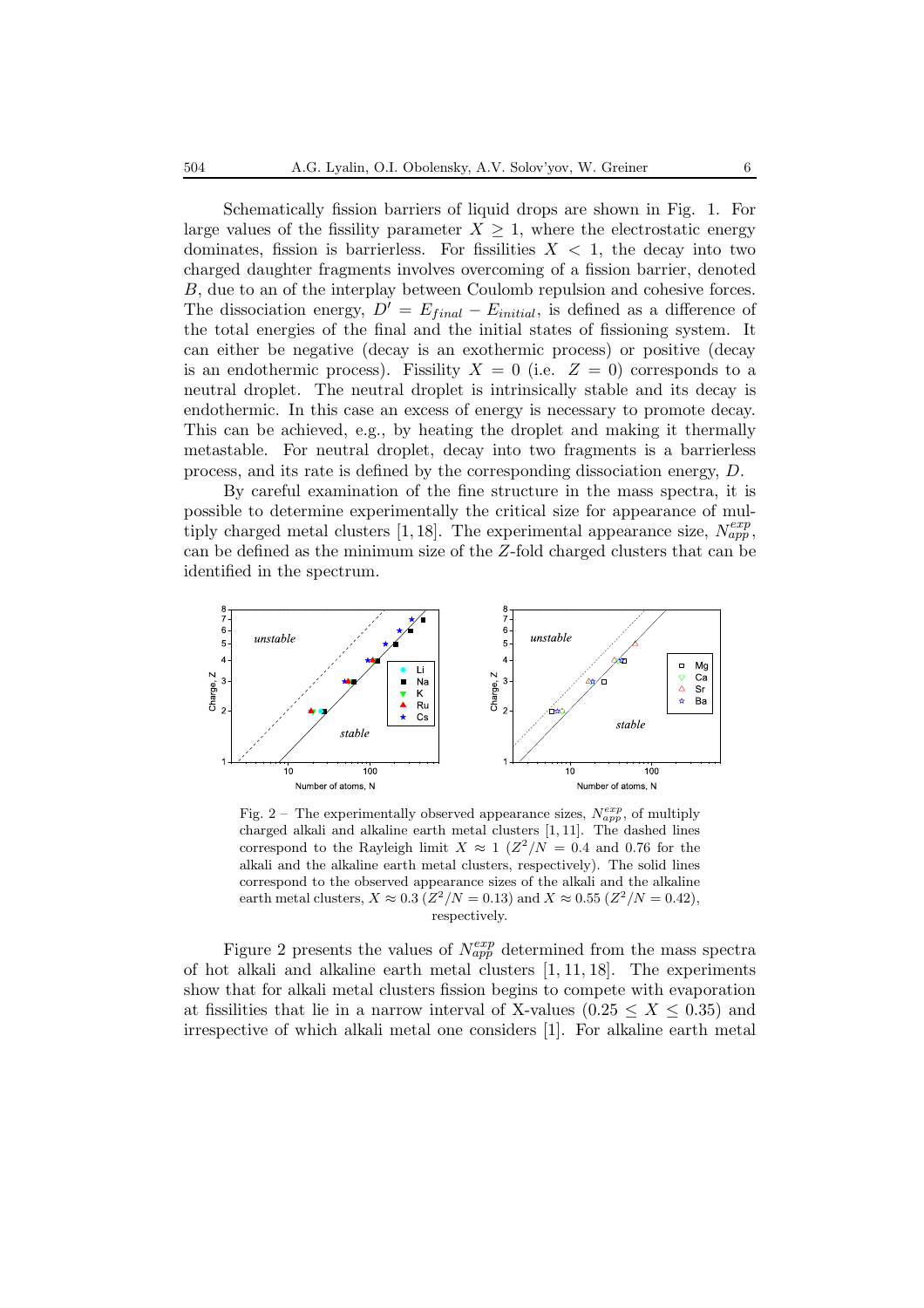clusters the appearance sizes lie at the higher X-values  $(0.50 \le X \le 0.73)$  [11]. Thus, alkaline earth metal clusters are more stable against fission as compared with alkali metal clusters; their fissilities at appearance size being about twice as large as the values observed for the alkali metals [1, 11].

# 2.2. TWO-CENTER DEFORMED JELLIUM MODEL AND CLUSTER SHAPE PARAMETRIZATION

According to the main postulate of the jellium model, the electron motion in a metallic cluster takes place in the field of the uniform positive charge distribution of the ionic background. In Ref. [13] the two-center deformed jellium model for cluster fission was developed. In this model the initial parent cluster having the form of the spheroid splits into two independently deformed spheroids of smaller size [13]. The two principal diameters  $a_k$  and  $b_k$  of the spheroids can be expressed via the deformation parameter  $\delta_k$  as

$$
a_k = \left(\frac{2+\delta_k}{2-\delta_k}\right)^{2/3} R_k, \quad b_k = \left(\frac{2-\delta_k}{2+\delta_k}\right)^{1/3} R_k.
$$
 (5)

Here partial indexes  $k = 0, 1, 2$  correspond to the parent cluster  $(k = 0)$  and the two daughter fragments  $(k = 1, 2)$ ,  $R_k$   $(k = 0, 1, 2)$  are the radii of the corresponding undeformed spherical clusters. The deformation parameters δ*<sup>k</sup>* characterize the families of the prolate (δ*<sup>k</sup>* > 0) and the oblate (δ*<sup>k</sup>* < 0) spheroids of equal volume  $V_k = 4\pi a_k b_k^2/3 = 4\pi R_k^3/3$ .

The radii of the parent and the resulting non overlapping daughter fragments are equal to  $R_k = r_s N_k^{1/3}$ , where  $N_k$  is the number of atoms in the kth cluster, and  $r_s$  is the Wigner-Seitz radius. For sodium clusters,  $r_s = 4.0$ , which corresponds to the density of the bulk sodium. For overlapping region the radii  $R_1(d)$  and  $R_2(d)$  are functions of the distance d between the centers of mass of the two fragments. They are determined in such a way that the total volume inside the two spheroids equals the volume of the parent cluster  $4\pi R_0^3/3$ .

The ions charge density  $\rho(\mathbf{r})$  is kept uniform including the overlappingspheroids region,

$$
\rho(\mathbf{r}) = \begin{cases}\n\rho_c, & (x^2 + y^2)/b_1^2 + (z + d/2)^2/a_1^2 \le 1 \\
\rho_c, & (x^2 + y^2)/b_2^2 + (z - d/2)^2/a_2^2 \le 1 \\
0, & \text{otherwise.} \n\end{cases}
$$
\n(6)

Here  $\rho_c = Z_0/V_0$  is the ionic charge density inside the cluster and  $Z_0$  is the total charge of the ionic core.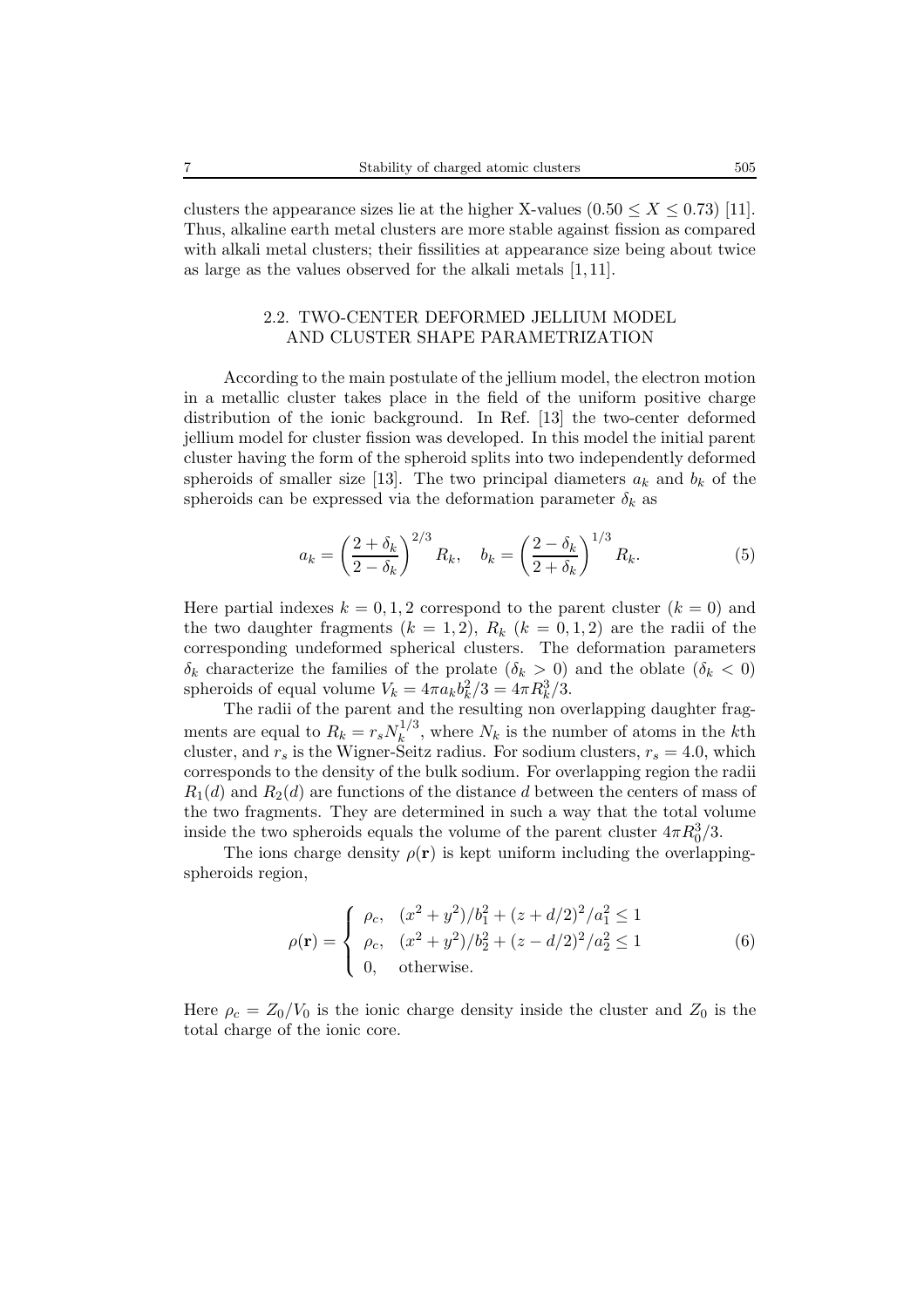The electrostatic potential  $U_{core}(\mathbf{r})$  of the ionic background can be determined from the solution of the corresponding Poisson equation:

$$
\Delta U_{core}(\mathbf{r}) = -4\pi \rho(\mathbf{r}).\tag{7}
$$

## 2.3. NUMERICAL RESULTS

Let us discuss the results of calculations performed in the jellium models described above.



Fig. 3 – Fission barriers in the two-center deformed jellium Hartree-Fock (solid lines) and LDA (dashed lines) approaches [14] for the asymmetric channel  $Na_{10}^{2+} \rightarrow Na_7^+ + Na_3^+$  as a function of fragments separation distance d. In (a), both parent and daughter clusters are spherical,  $\delta_0 = \delta_1 = \delta_2 = 0$ . In (b), deformations of the parent and daughter clusters are taken into account. The zero of energy put at  $d = 0$ . The evolution of cluster shape during the fission process is shown on top of figures (a) and (b) for both models. The HF and LDA results [14] are compared with those derived in ATCOSM [45] (dash-dotted line).

Figure 3 presents fission barriers for the asymmetric channel  $Na_{10}^{2+} \rightarrow Na_{7}^{+} + Na_{3}^{+}$  as a function of the fragments separation distance d. In order to perform the accurate comparison of fission barriers derived in the two-center deformed jellium HF and LDA models [14] with the ATCOSM results, [45] two different types of shape parametrization were used. Thus, the upper part in Fig. 3 shows the barriers for fission of a spherical parent cluster into two spherical daughter fragments (i.e.  $\delta_0 = \delta_1 = \delta_2 = 0$ ). This type of parametrization, known as the two-intersected spheres parametrization, was used in many works [58, 59]. The low part in Fig. 3 shows fission barriers derived on the basis of parametrization accounting for an independent deformation of parent and daughter clusters in order to minimize the total energy of the system for any distance d. The evolution of cluster shape during the fission process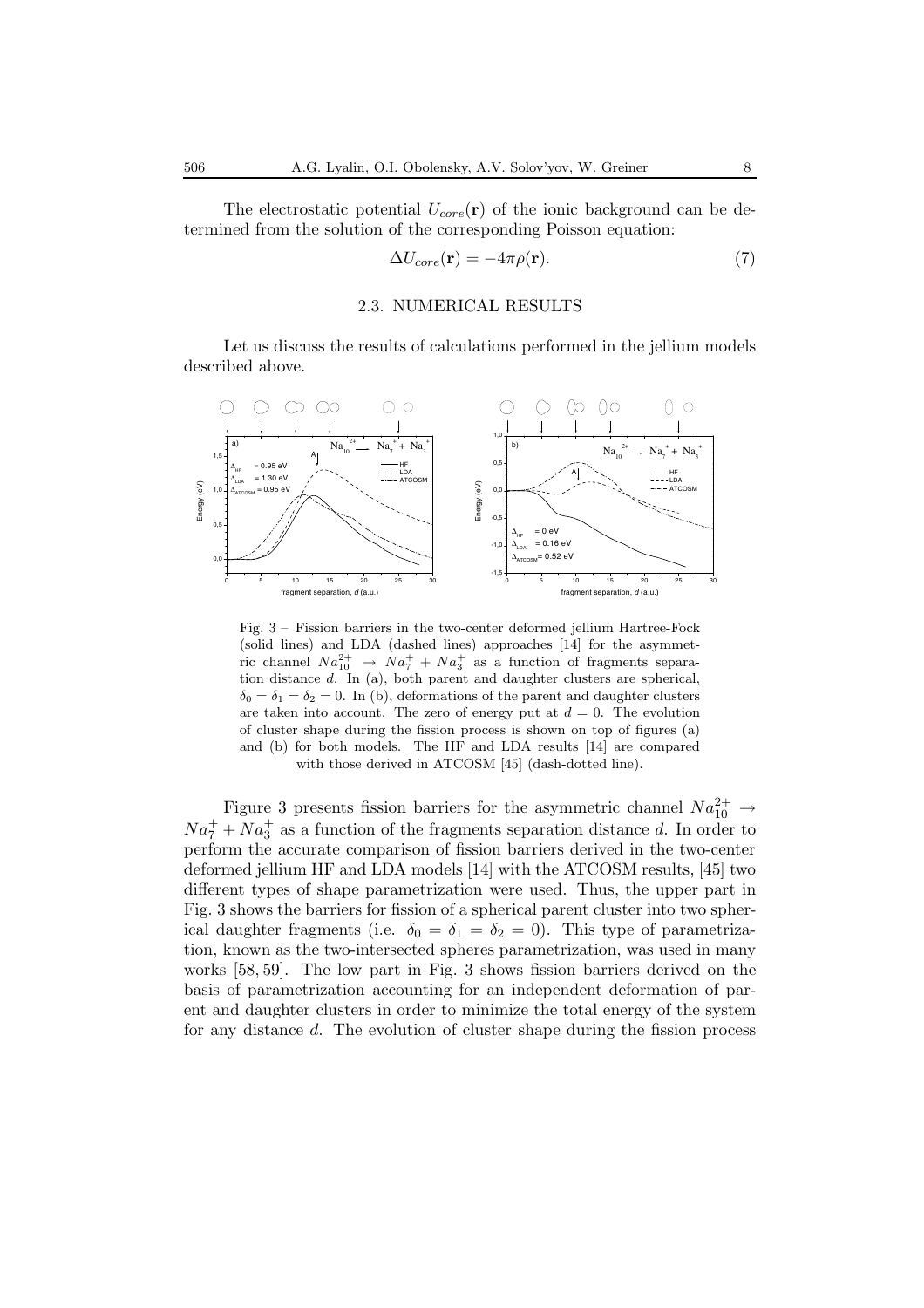is shown for the HF and LDA models on tops of the corresponding figures. Note that the variable-necking-in parametrization was used in the ATCOSM calculation [45].

Solid lines in Fig. 3 are the result of the two-center jellium HF model, while dashed curves have been calculated in LDA (see Ref. [14]). Dash-dotted lines show the ATCOSM barriers calculated in Ref. [45]. The zero of energy put at  $d = 0$ .

Figure 3 (a) demonstrates a good agreement of the HF and ATCOSM fission barriers heights  $\Delta_{HF} = \Delta_{ATCOSM} = 0.95$  eV. The LDA value for the fission barrier,  $\Delta_{LDA} = 1.30$  eV, slightly exceeds the HF and ATCOSM ones. In the HF and LDA schemes the fission barrier maximum is located just behind the scission point (marked by vertical arrow A).

The two-intersected spheres parametrization is not adequate for the description of the process  $Na_{10}^{2+} \rightarrow Na_{7}^{+} +Na_{3}^{+}$ , because  $Na_{7}^{+}$  daughter fragment has an open-shell electronic structure, and therefore its shape is not spherical because it undergoes Jahn-Teller distortion [43]. The deformed jellium Hartree-Fock and LDA calculations show that the ground state of the  $Na<sub>7</sub><sup>+</sup>$ cluster has the oblate shape with the deformation parameter  $\delta_1 = -0.68$ . This value is in a good agreement with other theoretical estimates [53, 55]. The oblate shape deformation of the daughter cluster reduces the final total energy of the system <sup>E</sup>*tot* by <sup>−</sup>1.32 eV for the HF, and by <sup>−</sup>1.05 eV for the LDA model calculations, in comparison with the spherical case.

Part (b), Fig. 3 shows fission barriers for the asymmetric channel  $Na_{10}^{2+} \rightarrow$  $Na<sub>7</sub><sup>+</sup> + Na<sub>3</sub><sup>+</sup>$ , when spheroidal deformations of the parent and daughter clusters are taken into account. The total energy of the system was minimized over the parent and daughter fragments deformations with the aim to find the fission pathway corresponding to the minimum fission barrier. The assumption of continuous shape deformation during the fission process was used in Ref. [14]. The deformation of the cluster fragments changes drastically the fission energetics in comparison with what follows from the two-intersected spheres model. In the framework of the two-center deformed jellium Hartree-Fock approximation, the parent cluster  $Na_{10}^{2+}$  becomes unstable [14] towards the asymmetric channel  $Na_{10}^{2+} \rightarrow Na_{7}^{+} + Na_{3}^{+}$ .

The LDA simulations with deformation of the daughter fission fragments take into account the decrease of the total energy of the system (Fig. 3b). In particular, this results in appearance of the local minimum in the energy curve at  $d = 7.2$  a.u., corresponding to the formation of the super deformed asymmetric prolate shape of the parent  $Na_{10}^{2+}$  cluster before the scission point A. The latter is located at  $d = 10.4$  a.u. Deformation of the parent cluster and the fission fragments reduces the LDA fission barrier down to the value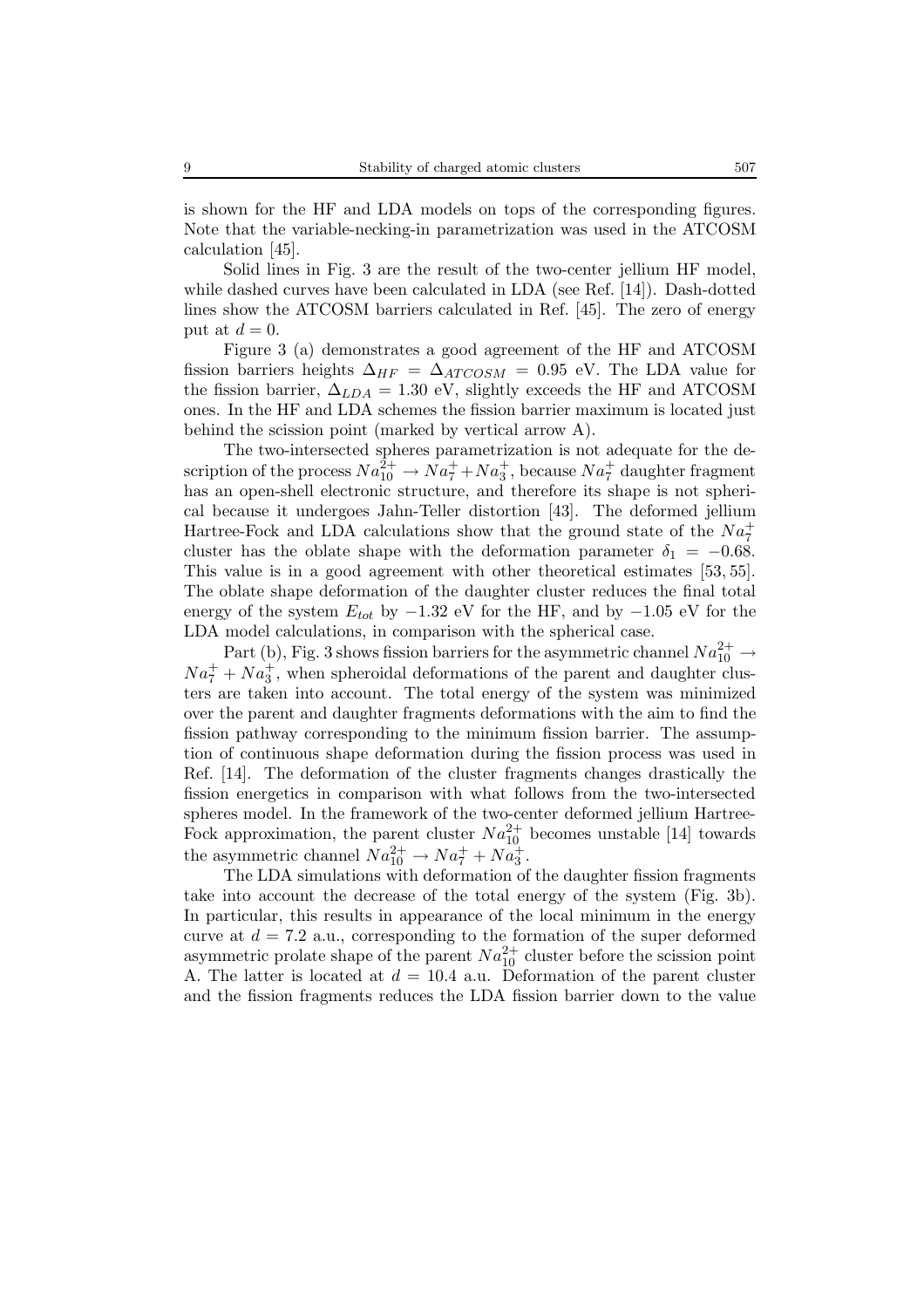$\Delta_{LDA}$  = 0.16 eV, which is in a rather poor agreement with the result of ATCOSM  $\Delta_{ATCOSM} = 0.52$  eV.

It is necessary to note that the shape of the cluster fragments in ATCOSM was parametrized [45] by two spheroids of revolution connected by a smooth neck along the axis z. Calculations performed in Ref. [14] show that the oblate shape of  $Na<sub>7</sub><sup>+</sup>$  fragment is formed at the initial stage of fission process, for separation distances before the scission point. Moreover, in the vicinity of the scission point, where the interaction between the two daughter fragments  $Na<sub>7</sub><sup>+</sup>$  and  $Na<sub>3</sub><sup>+</sup>$  is strong, the oblate  $Na<sub>7</sub><sup>+</sup>$  fragment is even more deformed than a free one. This means that it is more favourable for two fragments to split at shorter distances rather than to be connected by a smooth neck, making the system more prolate.<sup>4</sup> This fact explains why using of necking type of shape parametrization within axially symmetric jellium model, leads to the higher barrier as compared to parametrization used in Ref. [14].

Comparison of the asymmetric  $Na_{18}^{2+} \rightarrow Na_{15}^{+} + Na_{3}^{+}$  and symmetric  $Na_{18}^{2+} \rightarrow 2Na_9^+$  fission channels of the parent  $Na_{18}^{2+}$  cluster is a subject of particular interest, because a competition between these two channels involving magic cluster ions  $Na_3^+$  and  $Na_9^+$  is expected in this case. In Refs. [17, 23, 42] it was noticed that namely in fission of the  $Na_{18}^{2+}$  cluster a magic fragment other than  $Na<sub>3</sub><sup>+</sup>$  becomes the favoured channel. Figure 4 shows fission barriers for the asymmetric channel  $Na_{18}^{2+} \rightarrow Na_{15}^{+} + Na_{3}^{+}$ . The initial configuration of the parent  $Na_{18}^{2+}$  cluster corresponds to oblate shape with the deformation parameter  $\delta_0 = -0.35$  [13, 14]. The oblate deformation reduces the total energy of the cluster  $Na_{18}^{2+}$  by  $-0.58$  eV for the HF and by  $-0.48$  eV for the LDA model in comparison with the spherical case. In Ref. [14] the total energy of the system was minimized over the deformation parameters of the parent and daughter fragments during the fission process for any separation distance d. The evolution of the fragment shapes is shown on top of the figure for both HF and LDA models. The daughter fragment  $Na<sub>15</sub><sup>+</sup>$  has an oblate shape with deformation parameter  $\delta_1 = -0.6$ , while  $Na_3^+$  is spherical, i.e.  $\delta_2 = 0$ .

The total energy as a function of the fragment separation distance has a maximum (marked by vertical arrow A for HF, and A' for LDA), arising due to the alteration of the electronic configuration  $1\sigma^2 2\sigma^2 1\pi^4 2\pi^2 3\sigma^2 1\delta^4$  $\rightarrow 1\sigma^2 2\sigma^2 1\pi^4 3\sigma^2 4\sigma^2 1\delta^4$ . These maxima on the energy curves define the fission barrier hights, being equal to  $\Delta_{HF} = 0.36$  eV for Hartree-Fock and  $\Delta_{LDA}$  = 0.50 eV for LDA. It was noticed [14] that the LDA total energy curve has a pronounced minimum at  $d = 12.5$  a.u., located beyond the scission point  $d = 11.1$  a.u. The scission point is marked by vertical arrow B,

<sup>4</sup> The results of molecular dynamics simulations demonstrate an importance of rearrangement of the cluster structure during fission [27]. It may include forming a neck between the two fragments or fissioning via another isomer state of the parent cluster.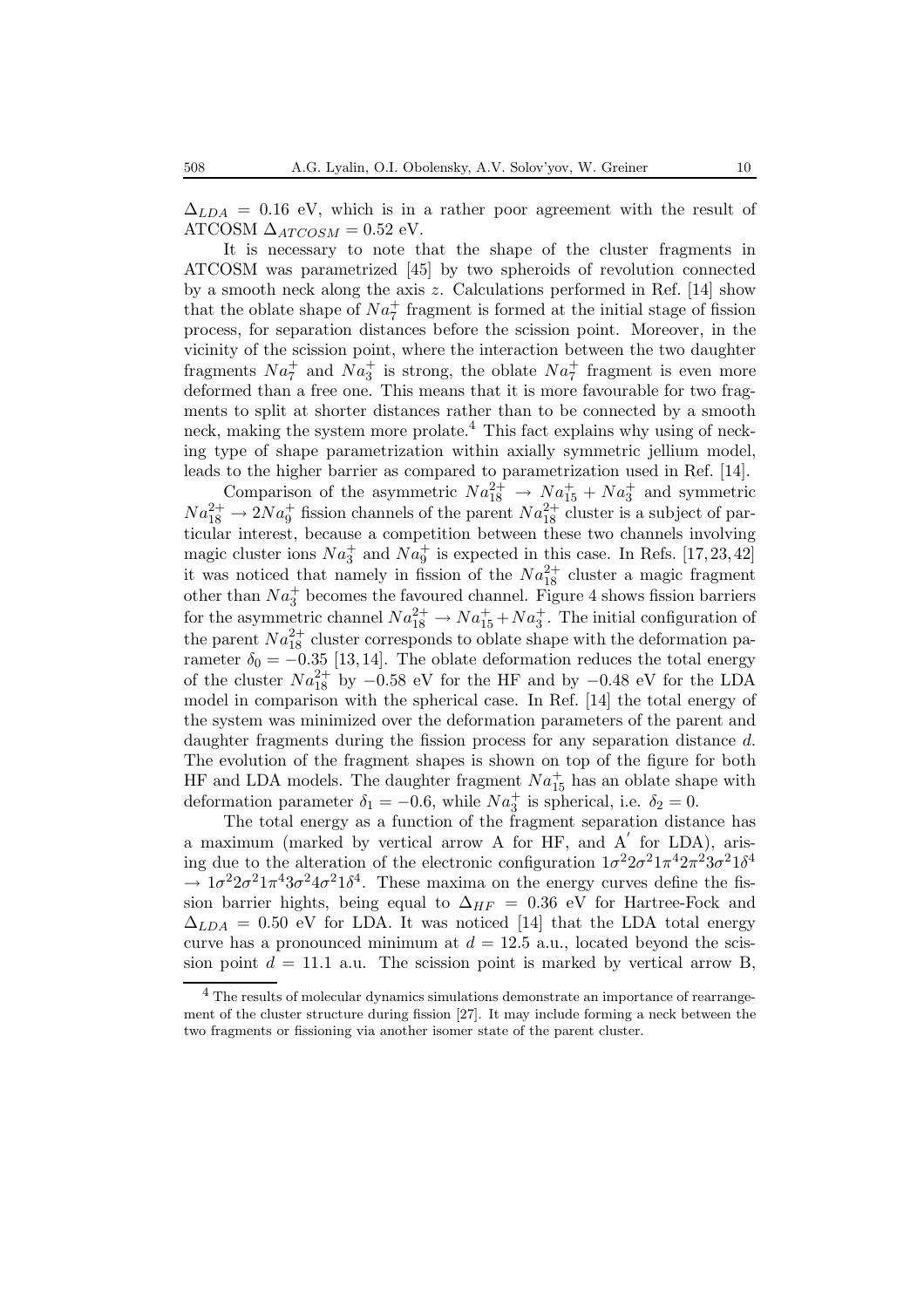both for HF and LDA. This minimum means that a quasistable state of the supermolecule  $Na_{15}^+ + Na_3^+$  can be created during the fission process. However, the appearance of the minimum and thus the stability of the super molecule is rather sensitive to the model chosen for the description of exchange and correlation inter-electron interaction. This is already clear from the fact that such a minimum does not appear in the HF simulations (Fig. 4).



Fig. 4 – The same as Fig. 3, but for the asymmetric channel  $Na_{18}^{2+} \rightarrow Na_{15}^{+} + Na_{3}^{+}.$ 

The ATCOSM model calculation gives the value of the fission barrier  $\Delta_{ATCOSM} = 1.35$  eV, which is inconsistent with the HF and LDA results. Such a difference can be explained as a result of variable-necking-in type of the shape parametrization, which has been used in Ref. [45]. In the case of asymmetric  $Na_{18}^{2+} \rightarrow Na_{15}^{+} + Na_{3}^{+}$  channel, the parent as well as one of the daughter fragments have an oblate shape, therefore shape parametrization model with prolate-like additional neck is not natural, and results in increasing the fission barrier.

Figure 5 shows the dependence of total energy E*tot* on separation distance d for the symmetric channel  $Na_{18}^{2+} \rightarrow 2Na_9^+$  calculated in Refs. [13, 14]. The parent cluster changes its shape from oblate to prolate one on the initial stage of the fission process ( $d \approx 1$  a.u.). This transition is accompanied by the first re-arrangement of the electronic configuration (marked by vertical arrow A for HF and A' for LDA). This process has the barrier  $\Delta_{HF} = 0.63$  eV and  $\Delta_{LDA} = 0.48$  eV. On the next stage of the reaction the prolate deformation develops resulting in the highly deformed cluster shape, as it is shown on top of Fig. 5. At the distance  $d \approx 11$  (marked by vertical arrow B for HF, and  $B'$  for LDA) the electronic configuration reaches its final form being the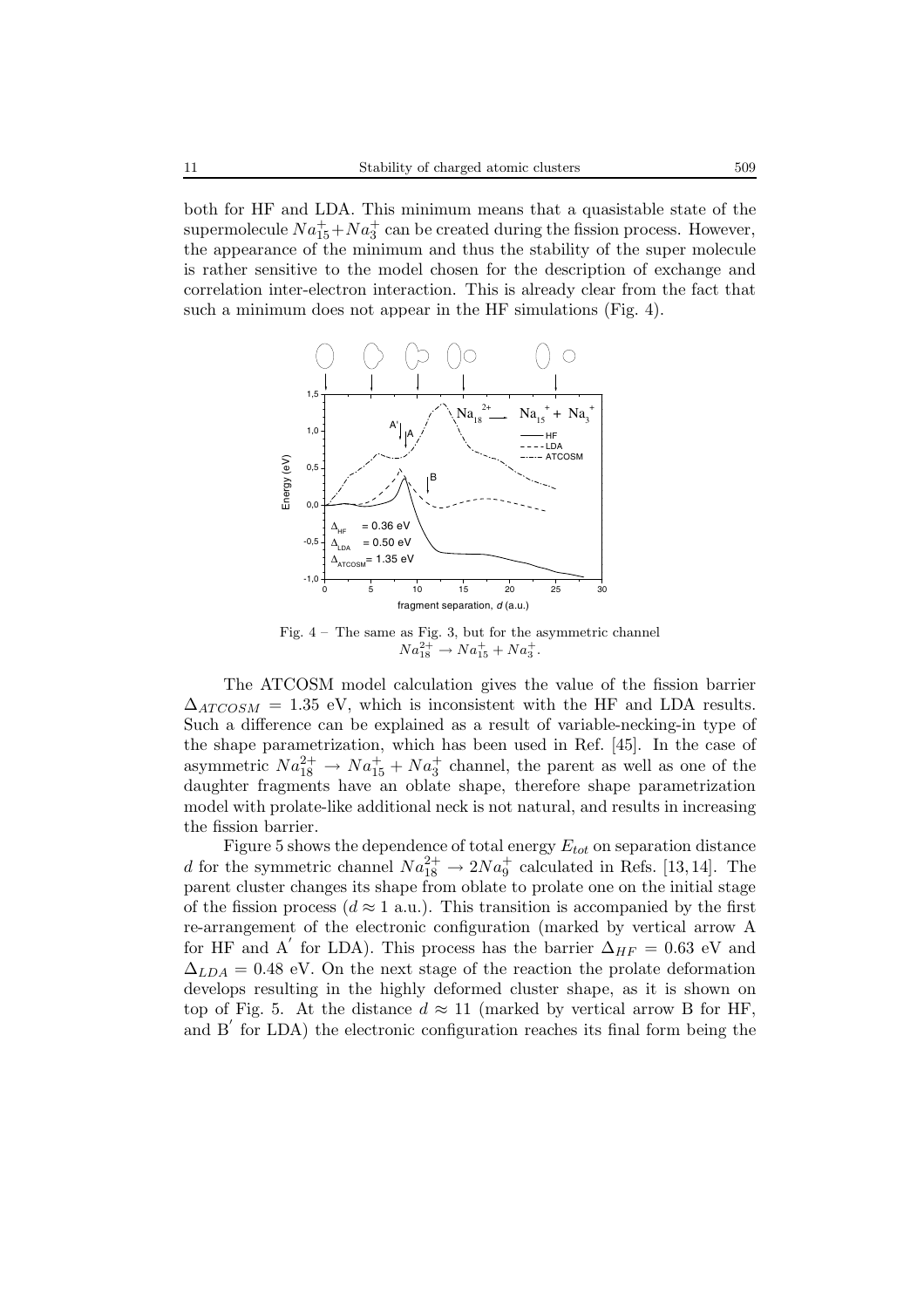

Fig. 5 – The same as Fig. 3, but for the symmetric channel  $Na_{18}^{2+} \rightarrow 2Na_9^+$ .

same as in the spherical  $Na<sub>9</sub><sup>+</sup>$  products. In this case, the variable-necking-in type of fragments shape parametrization used in ATCOSM does not break the symmetry of the fragments and therefore the agreement between the two overlapped spheroids HF or LDA models and ATCOSM variable-necking-in approach is much better than in the case of asymmetric fission channel. Indeed, the total fission barrier for the symmetric channel  $Na_{18}^{2+} \rightarrow 2Na_{9}^{+}$  is equal to  $\Delta_{HF} = 0.63$  eV and  $\Delta_{LDA} = 0.48$  eV in the two-center jellium Hartree-Fock and LDA models, respectively. These values are in a good agreement with the ATCOSM result [45]  $\Delta_{ATCOSM} = 0.52$  eV.

In Table 1 we have summarized the results of the HF, LDA (Refs. [13,14]) and ATCOSM (Ref. [45]) barrier heights calculations for the considered fission channels.

Table 1 Summary of the fission barrier heights in (eV) calculated in the HF, LDA and ATCOSM approximations

| Channel                                             | ΗF              |      | $LDA$   ATCOSM [45] |
|-----------------------------------------------------|-----------------|------|---------------------|
| $Na_{10}^{2+} \rightarrow Na_7^+ + Na_3^+$          |                 | 0.16 | 0.52                |
| $Na_{18}^{2+} \rightarrow Na_{15}^{+} + Na_{3}^{+}$ | $0.36 \pm 0.50$ |      | 1.35                |
| $\rightarrow 2Na_9^+$                               | 0.63            | 0.48 | 0.52                |

### 3. **SUMMARY**

In summary, we have considered an open-shell two center jellium Hartree-Fock and LDA method for the description of the metal cluster fission process. The proposed two overlapping sheroids shape parametrization allows to consider independently wide variety of the shape deformations of the parent and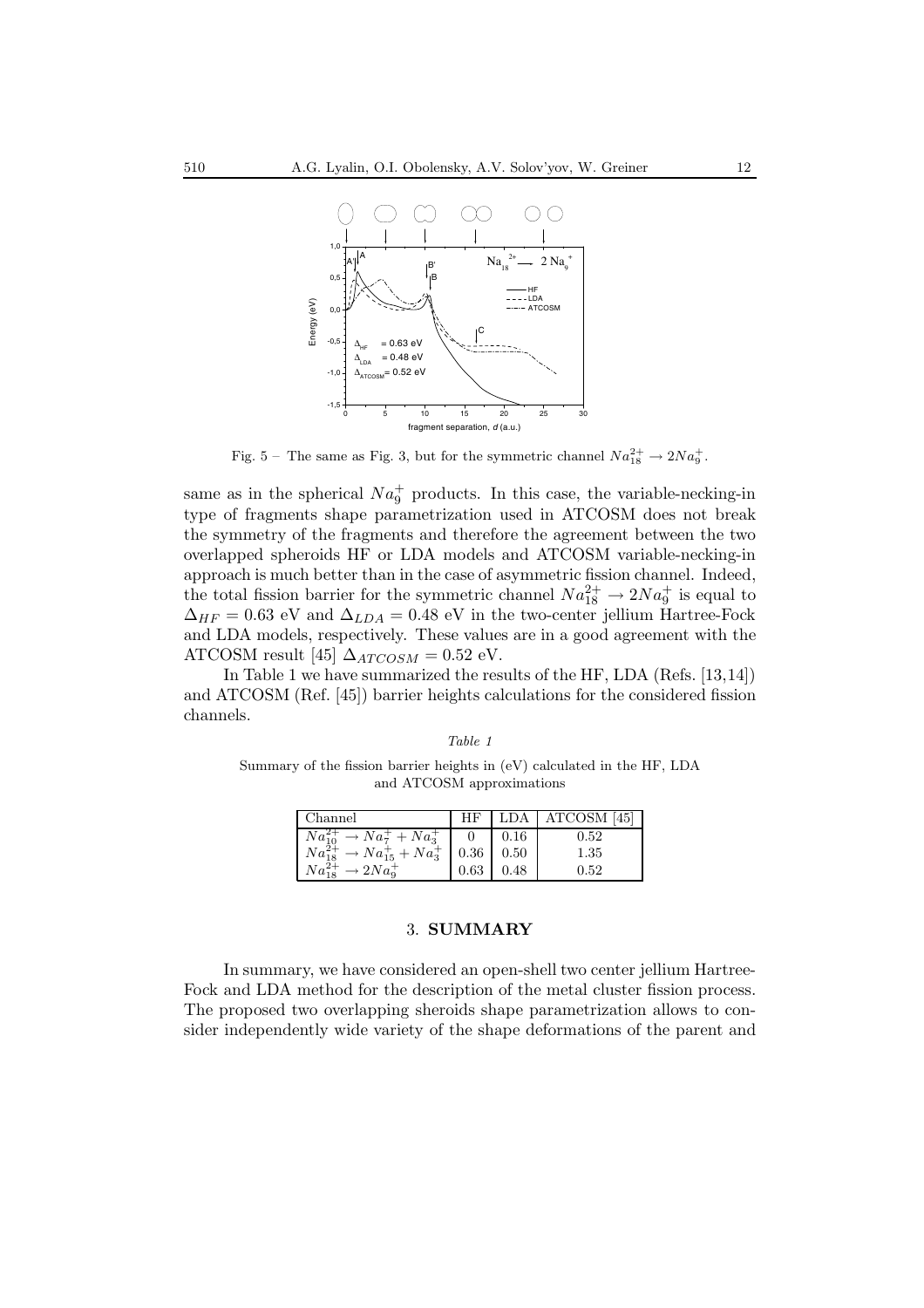daughter clusters. The importance of deformation effects for the cluster fission process is demonstrated. Results obtained are in a good agreement with those described by ATCOSM method. Described model forms the basis for systematic development of the more advanced ab initio many-body theories for the process of atomic cluster fission.

Acknowledgements. This work is partially supported by the European Commission within the Network of Excellence project EXCELL, and by INTAS under the grant 03-51- 6170. The authors gratefully acknowledge support by the Frankfurt Center for Scientific Computing.

#### REFERENCES

- 1. U. N¨aher, S. Bjornholm, F. Frauendorf, and C. Guet, Phys. Rep., **285**, 245 (1997).
- 2. W. Ekardt (ed.), Metal Clusters, Wiley, New York, 1999.
- 3. C. Guet, P. Hobza, F. Spiegelman and F. David (eds.), Atomic Clusters and Nanoparticles, NATO Advanced Study Institute, les Houches Session LXXIII, les Houches, 2000, EDP Sciences and Springer Verlag, Berlin, 2001.
- 4. J.-P. Connerade and A.V. Solov'yov (ed.), Latest Advances in Atomic Cluster Collisions: Fission, Fusion, Electron, Ion and Photon Impact, Imperial College Press, London, 2004.
- 5. A. Lyalin, O.I. Obolensky, A.V. Solov'yov and W. Greiner, Int. J. Mod. Phys., E **15**, 153–195 (2006).
- 6. S.B. Nielsen, J.U. Andersen, P. Hvelplund, B. Liu, and S. Tomita, J. Phys. B: At. Mol. Opt. Phys., **37**, R25 (2004).
- 7. R.S. Berry, A. Fernandez, and K. Kostov, Eur. Phys. J., D **16**, 47 (2001).
- 8. G. Gamov , Z. Phys., **51**, 204 (1928).
- 9. K. Sattler, J. M¨uhlbach, O. Echt, P. Pfau, and, E. Recknagel Phys. Rev. Lett., **47**, 160 (1981).
- 10. C. Bréchignac, Ph. Cahuzac, F. Carlier, and M. de Frutos, Phys. Rev. Lett., 64, 2893 (1990).
- 11. M. Heinebrodt, S. Frank, N. Malinowski, F. Tast, I.M.L. Billas, and T.P. Martin, Z. Phys., D **40**, 334 (1997).
- 12. C. Yannouleas, U. Landman, and R.N. Barnett, in Metal Clusters, edited by W. Ekardt, Wiley, New York, 1999, p. 145.
- 13. A.G. Lyalin, S.K. Semenov, A.V. Solov'yov, and W. Greiner, Phys. Rev., A **65**, 023201 (2002).
- 14. A. Lyalin, A. Solov'yov and W. Greiner, Phys. Rev., A **65**, 043202 (2002).
- 15. T.P. Martin, J. Chem. Phys., **81**, 4426 (1984).
- 16. C. Br´echignac, Ph. Cahuzac, F. Carlier, and J. Leygnier, Phys. Rev. Lett., **63**, 1368 (1989).
- 17. C. Br´echignac, Ph. Cahuzac, F. Carlier, J. Leygnier, and A. Sarfati, Phys. Rev., B **44**, 11386 (1991).
- 18. T.P. Martin, U. Nähler, H. Göhlich, and T. Lange, Chem. Phys. Lett., **196**, 113 (1992).
- 19. C. Br´echignac, Ph. Cahuzac, F. Carlier, and M. de Frutos, Phys. Rev., B **49**, 2825 (1994).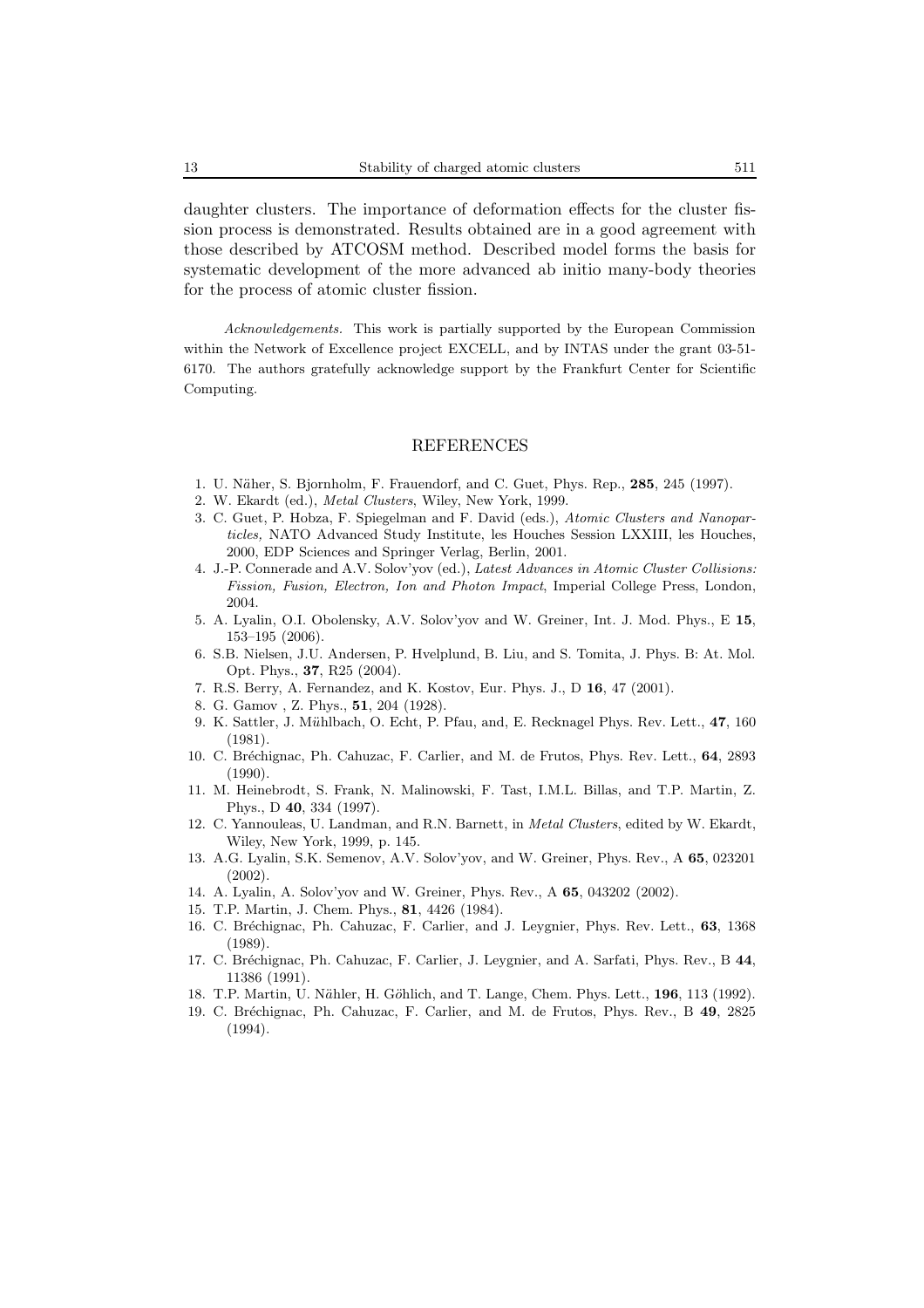- 20. S. Kruckeberg, L. Schweikhard, G. Dietrich, K. Lutzenkirchen, C. Walther, J. Ziegler, Chemical Physics, **262**, 105 (2000).
- 21. C. Yannouleas, U. Landman, C. Bréchignac, Ph. Cahuzac, B. Concina, and J. Leygnier, Phys. Rev. Lett., **89**, 173403 (2002).
- 22. O. I. Obolensky, A.G. Lyalin, A.V. Solov'yov, and W. Greiner, Phys. Rev., B **72**, 085433 (2005).
- 23. R.N. Barnett, U. Landman, and G. Rajagopal, Phys. Rev. Lett., **67**, 3058 (1991); P. Jena, S.N. Khanna, and C. Yannouleas, Phys. Rev. Lett., **69**, 1471 (1992).
- 24. R.N. Barnett, U. Landman, A. Nitzan, and G. Rajagopal, J. Chem. Phys., **94**, 608 (1991)
- 25. C. Guet, X. Biquard, P. Blaise, S.A. Blundell, M. Gross, B.A. Huber, D. Jalabert, M. Maurel, L. Plagne, and J.C. Rocco, Z. Phys., D **40**, 317 (1997).
- 26. F. Calvayrac, P.-G. Reinhard and E. Suraud, J. Phys. B: At. Mol. Opt. Phys., **31**, 5023 (1998).
- 27. A.G. Lyalin, O.I. Obolensky, A.V. Solov'yov, Il.A. Solov'yov, and W. Greiner, J. Phys. B: At. Mol. Opt. Phys., **37**, L7 (2004).
- 28. A. Lyalin, O. Obolensky, Il. Solov'yov, A. Solov'yov and W. Greiner, Physica Scripta, **T110**, 319 (2004).
- 29. A. Lyalin, O. Obolensky, Il.A. Solov'yov, A.V. Solov'yov, and W. Greiner, in Latest Advances in Atomic Cluster Collisions: Fission, Fusion, Electron, Ion and Photon Impact, edited by J.-P. Connerade and A.V. Solov'yov, Imperial College Press, London, 2004, p. 157.
- 30. A. Lyalin, A.V. Solov'yov, C. Bréchignac, and W. Greiner, J. Phys. B: At. Mol. Opt. Phys., **38**, L129 (2005).
- 31. A. Lyalin, O.I. Obolensky, A.V. Solov'yov, and W. Greiner, Eur. Phys. J., D **34**, 93 (2005).
- 32. Lord Rayleigh, Philos. Mag., **14**, 185 (1882).
- 33. W.A. Saunders, Phys. Rev. Lett., **64**, 3046 (1990).
- 34. W.A. Saunders, Phys. Rev., A **46**, 7028 (1992).
- 35. F. Chandezon, S. Tomita, D. Cormier, P. Grübling, C. Guet, H. Lebius, A. Pesnelle, and B.A. Huber, Phys. Rev. Lett., **87**, 153402 (2001).
- 36. J.M. Eisenberg, and W. Greiner, Nuclear Theory, Vol. 1, "Collective and Particle Models", North Holland, Amsterdam, 1985.
- 37. V.M. Strutinsky, Nucl. Phys., A **95**, 420 (1967).
- 38. V.M. Strutinsky, Nucl. Phys., A **122**, 1 (1968).
- 39. C. Yannouleas, and U. Landman, Chem. Phys. Lett., **210**, 437 (1993).
- 40. S.M. Reimann, M. Brack, and K. Hansen, Z. Phys. D: At., Mol. Clusters, **28**, 235 (1993).
- 41. H. Koizumi, S. Sugano, and Y. Ishii, Z. Phys., D **28**, 223 (1993).
- 42. C. Yannouleas and U. Landman, Phys. Rev., B **51**, 1902 (1995).
- 43. S. Frauendorf and V.V. Pashkevich, Ann. Phys. (Leipzig), **5**, 34 (1996).
- 44. J. Maruhn and W. Greiner, Z. Phys., **251**, 431 (1972).
- 45. C. Yannouleas and U. Landman, J. Phys. Chem., **99**, 14577 (1995).
- 46. W. Ekard, W.D. Schöne, and J.M. Pacheco, in *Metal Clusters*, edited by W. Ekardt, Wiley, New York, 1999, p. 1.
- 47. R.G. Parr and W. Yang, Density-Functional Theory of Atoms and Molecules, Oxford University Press, Oxford, New York, 1989.
- 48. P. Fulde, Electron Correlations in Molecules and Solids, Springer-Verlag, Berlin, 1995.
- 49. D. Salahub, in Ref. [3].
- 50. W. Kohn and L.J. Sham, Phys. Rev., A **140**, 1133 (1965).